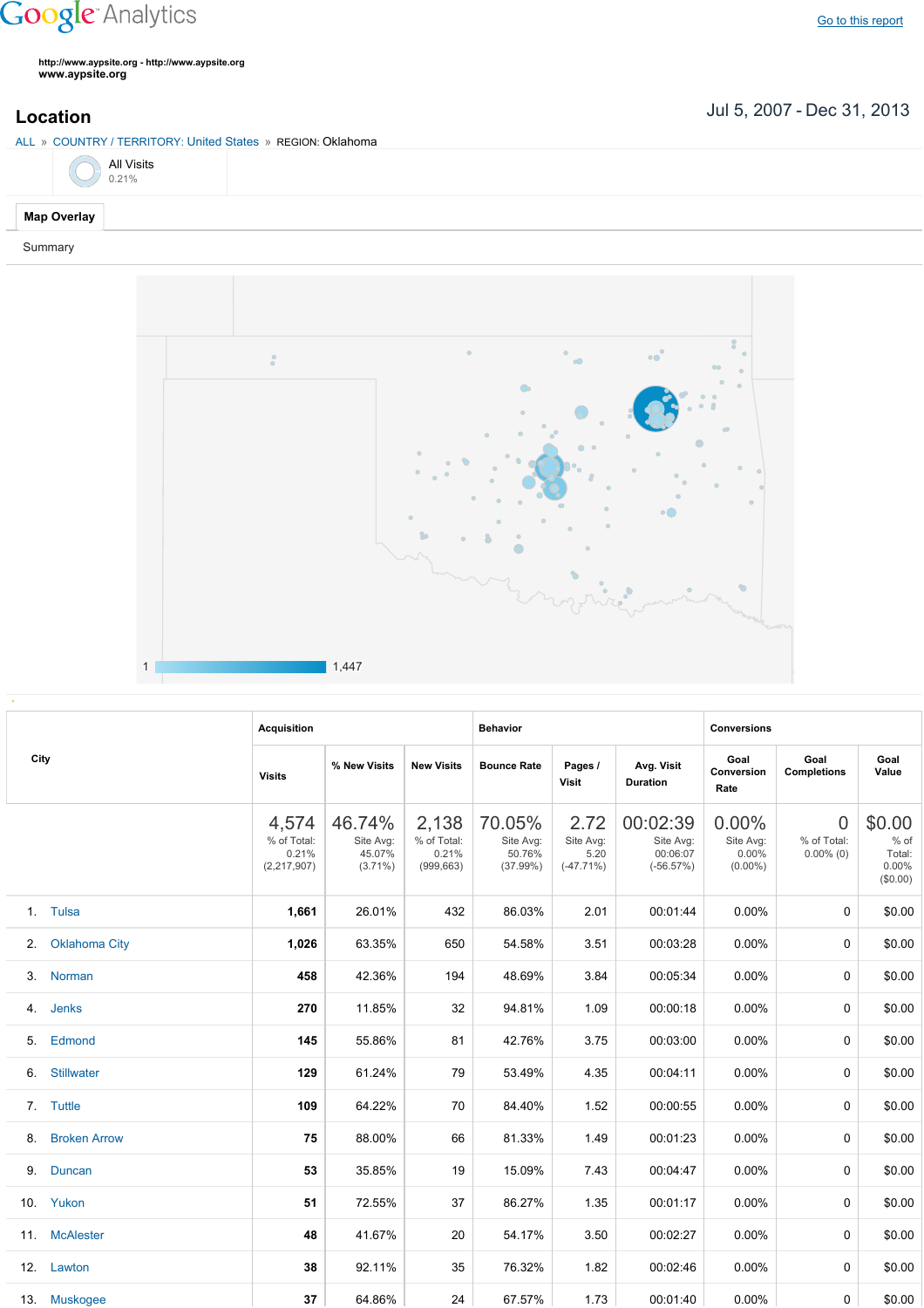| 14. Bethany    | 32                                                                                                                                                                                                                                                                                                                                                                                                                                                                                                                                                               | 78.12%  | 25             | 18.75%  | 9.72 | 00:09:40 | $0.00\%$ | $\mathbf 0$ | \$0.00 |
|----------------|------------------------------------------------------------------------------------------------------------------------------------------------------------------------------------------------------------------------------------------------------------------------------------------------------------------------------------------------------------------------------------------------------------------------------------------------------------------------------------------------------------------------------------------------------------------|---------|----------------|---------|------|----------|----------|-------------|--------|
|                |                                                                                                                                                                                                                                                                                                                                                                                                                                                                                                                                                                  |         |                |         |      |          |          |             |        |
|                | 32                                                                                                                                                                                                                                                                                                                                                                                                                                                                                                                                                               | 78.12%  | 25             | 56.25%  | 5.03 | 00:03:27 | $0.00\%$ | 0           | \$0.00 |
|                | 29                                                                                                                                                                                                                                                                                                                                                                                                                                                                                                                                                               | 75.86%  | 22             | 89.66%  | 1.24 | 00:00:40 | 0.00%    | 0           | \$0.00 |
|                | 22                                                                                                                                                                                                                                                                                                                                                                                                                                                                                                                                                               | 63.64%  | 14             | 72.73%  | 1.41 | 00:00:43 | $0.00\%$ | 0           | \$0.00 |
|                | 18                                                                                                                                                                                                                                                                                                                                                                                                                                                                                                                                                               | 94.44%  | 17             | 100.00% | 1.00 | 00:00:00 | $0.00\%$ | 0           | \$0.00 |
|                | 17                                                                                                                                                                                                                                                                                                                                                                                                                                                                                                                                                               | 100.00% | 17             | 70.59%  | 2.29 | 00:03:22 | $0.00\%$ | 0           | \$0.00 |
|                | 14                                                                                                                                                                                                                                                                                                                                                                                                                                                                                                                                                               | 100.00% | 14             | 50.00%  | 3.64 | 00:03:25 | 0.00%    | 0           | \$0.00 |
|                | 12                                                                                                                                                                                                                                                                                                                                                                                                                                                                                                                                                               | 91.67%  | 11             | 83.33%  | 1.17 | 00:01:51 | $0.00\%$ | 0           | \$0.00 |
|                | 12                                                                                                                                                                                                                                                                                                                                                                                                                                                                                                                                                               | 91.67%  | 11             | 83.33%  | 1.58 | 00:01:39 | $0.00\%$ | 0           | \$0.00 |
|                | 12                                                                                                                                                                                                                                                                                                                                                                                                                                                                                                                                                               | 100.00% | 12             | 66.67%  | 1.33 | 00:01:43 | 0.00%    | 0           | \$0.00 |
|                | 11                                                                                                                                                                                                                                                                                                                                                                                                                                                                                                                                                               | 90.91%  | 10             | 54.55%  | 2.18 | 00:01:26 | 0.00%    | 0           | \$0.00 |
|                | 9                                                                                                                                                                                                                                                                                                                                                                                                                                                                                                                                                                | 100.00% | 9              | 77.78%  | 2.00 | 00:02:09 | $0.00\%$ | 0           | \$0.00 |
|                | 9                                                                                                                                                                                                                                                                                                                                                                                                                                                                                                                                                                | 66.67%  | 6              | 77.78%  | 1.33 | 00:05:37 | $0.00\%$ | 0           | \$0.00 |
|                | 8                                                                                                                                                                                                                                                                                                                                                                                                                                                                                                                                                                | 62.50%  | 5              | 50.00%  | 2.12 | 00:03:11 | $0.00\%$ | 0           | \$0.00 |
|                | 8                                                                                                                                                                                                                                                                                                                                                                                                                                                                                                                                                                | 100.00% | 8              | 62.50%  | 3.25 | 00:07:20 | $0.00\%$ | 0           | \$0.00 |
|                | 8                                                                                                                                                                                                                                                                                                                                                                                                                                                                                                                                                                | 62.50%  | 5              | 75.00%  | 2.75 | 00:00:41 | $0.00\%$ | 0           | \$0.00 |
|                | 7                                                                                                                                                                                                                                                                                                                                                                                                                                                                                                                                                                | 100.00% | $\overline{7}$ | 100.00% | 1.00 | 00:00:00 | $0.00\%$ | 0           | \$0.00 |
|                | $\overline{7}$                                                                                                                                                                                                                                                                                                                                                                                                                                                                                                                                                   | 85.71%  | 6              | 85.71%  | 1.29 | 00:00:23 | $0.00\%$ | 0           | \$0.00 |
|                | 7                                                                                                                                                                                                                                                                                                                                                                                                                                                                                                                                                                | 100.00% | $\overline{7}$ | 71.43%  | 3.43 | 00:09:21 | 0.00%    | 0           | \$0.00 |
|                | 7                                                                                                                                                                                                                                                                                                                                                                                                                                                                                                                                                                | 85.71%  | 6              | 57.14%  | 1.71 | 00:06:40 | $0.00\%$ | 0           | \$0.00 |
|                | $\overline{7}$                                                                                                                                                                                                                                                                                                                                                                                                                                                                                                                                                   | 100.00% | $\overline{7}$ | 42.86%  | 3.00 | 00:03:08 | $0.00\%$ | 0           | \$0.00 |
| Wellston       | 7                                                                                                                                                                                                                                                                                                                                                                                                                                                                                                                                                                | 85.71%  | 6              | 57.14%  | 2.57 | 00:03:33 | $0.00\%$ | 0           | \$0.00 |
|                | 6                                                                                                                                                                                                                                                                                                                                                                                                                                                                                                                                                                | 50.00%  | 3              | 83.33%  | 1.50 | 00:00:08 | $0.00\%$ | 0           | \$0.00 |
|                | 6                                                                                                                                                                                                                                                                                                                                                                                                                                                                                                                                                                | 16.67%  | 1              | 33.33%  | 5.67 | 00:08:30 | 0.00%    | 0           | \$0.00 |
|                | 5                                                                                                                                                                                                                                                                                                                                                                                                                                                                                                                                                                | 100.00% | 5              | 100.00% | 1.00 | 00:00:00 | $0.00\%$ | 0           | \$0.00 |
|                | 5                                                                                                                                                                                                                                                                                                                                                                                                                                                                                                                                                                | 100.00% | 5              | 40.00%  | 5.80 | 00:09:01 | $0.00\%$ | 0           | \$0.00 |
|                | 5                                                                                                                                                                                                                                                                                                                                                                                                                                                                                                                                                                | 100.00% | 5              | 100.00% | 1.00 | 00:00:00 | $0.00\%$ | 0           | \$0.00 |
|                | 5                                                                                                                                                                                                                                                                                                                                                                                                                                                                                                                                                                | 80.00%  | 4              | 40.00%  | 2.60 | 00:03:30 | $0.00\%$ | 0           | \$0.00 |
|                | 5                                                                                                                                                                                                                                                                                                                                                                                                                                                                                                                                                                | 100.00% | 5              | 60.00%  | 2.20 | 00:00:31 | $0.00\%$ | 0           | \$0.00 |
| Okmulgee       | 5                                                                                                                                                                                                                                                                                                                                                                                                                                                                                                                                                                | 100.00% | 5              | 80.00%  | 1.20 | 00:00:07 | $0.00\%$ | 0           | \$0.00 |
| <b>Stigler</b> | 5                                                                                                                                                                                                                                                                                                                                                                                                                                                                                                                                                                | 0.00%   | 0              | 60.00%  | 1.40 | 00:08:29 | $0.00\%$ | 0           | \$0.00 |
|                | 4                                                                                                                                                                                                                                                                                                                                                                                                                                                                                                                                                                | 100.00% | 4              | 25.00%  | 3.25 | 00:00:40 | $0.00\%$ | 0           | \$0.00 |
| Chickasha      | 4                                                                                                                                                                                                                                                                                                                                                                                                                                                                                                                                                                | 100.00% | 4              | 50.00%  | 2.75 | 00:01:13 | $0.00\%$ | 0           | \$0.00 |
| Glenpool       | 4                                                                                                                                                                                                                                                                                                                                                                                                                                                                                                                                                                | 25.00%  | $\mathbf{1}$   | 100.00% | 1.00 | 00:00:00 | $0.00\%$ | 0           | \$0.00 |
|                | 4                                                                                                                                                                                                                                                                                                                                                                                                                                                                                                                                                                | 100.00% | 4              | 50.00%  | 1.50 | 00:00:19 | $0.00\%$ | 0           | \$0.00 |
|                | 4                                                                                                                                                                                                                                                                                                                                                                                                                                                                                                                                                                | 75.00%  | 3              | 25.00%  | 6.25 | 00:10:46 | $0.00\%$ | 0           | \$0.00 |
|                | 4                                                                                                                                                                                                                                                                                                                                                                                                                                                                                                                                                                | 100.00% | 4              | 75.00%  | 2.00 | 00:00:56 | $0.00\%$ | 0           | \$0.00 |
|                | 4                                                                                                                                                                                                                                                                                                                                                                                                                                                                                                                                                                | 100.00% | 4              | 100.00% | 1.00 | 00:00:00 | $0.00\%$ | 0           | \$0.00 |
|                | 4                                                                                                                                                                                                                                                                                                                                                                                                                                                                                                                                                                | 100.00% | 4              | 75.00%  | 1.25 | 00:00:13 | $0.00\%$ | 0           | \$0.00 |
|                | 3                                                                                                                                                                                                                                                                                                                                                                                                                                                                                                                                                                | 33.33%  | $\mathbf{1}$   | 66.67%  | 1.67 | 00:00:16 | $0.00\%$ | 0           | \$0.00 |
| 35.            | 15. Enid<br>16. (not set)<br>17. Choctaw<br>18. Ardmore<br>19. Bartlesville<br>20. Ponca City<br>21. Claremore<br>22. Durant<br>23. Owasso<br>24. Weatherford<br>25. Newcastle<br>26. Moore<br>27. Broken Bow<br>28. Catoosa<br>29. Sand Springs<br>30. Blanchard<br>31. El Reno<br>32. Kingfisher<br>33. Sapulpa<br>34. Shawnee<br>36. Mustang<br>37. Watonga<br>38. Ada<br>39. Altus<br>40. Bixby<br>41. Bristow<br>42. Elk City<br>43.<br>44.<br>45. Calumet<br>47.<br>48. Guthrie<br>49. Jay<br>50. Mannford<br>51. Purcell<br>52. Tahlequah<br>53. Chandler |         |                |         |      |          |          |             |        |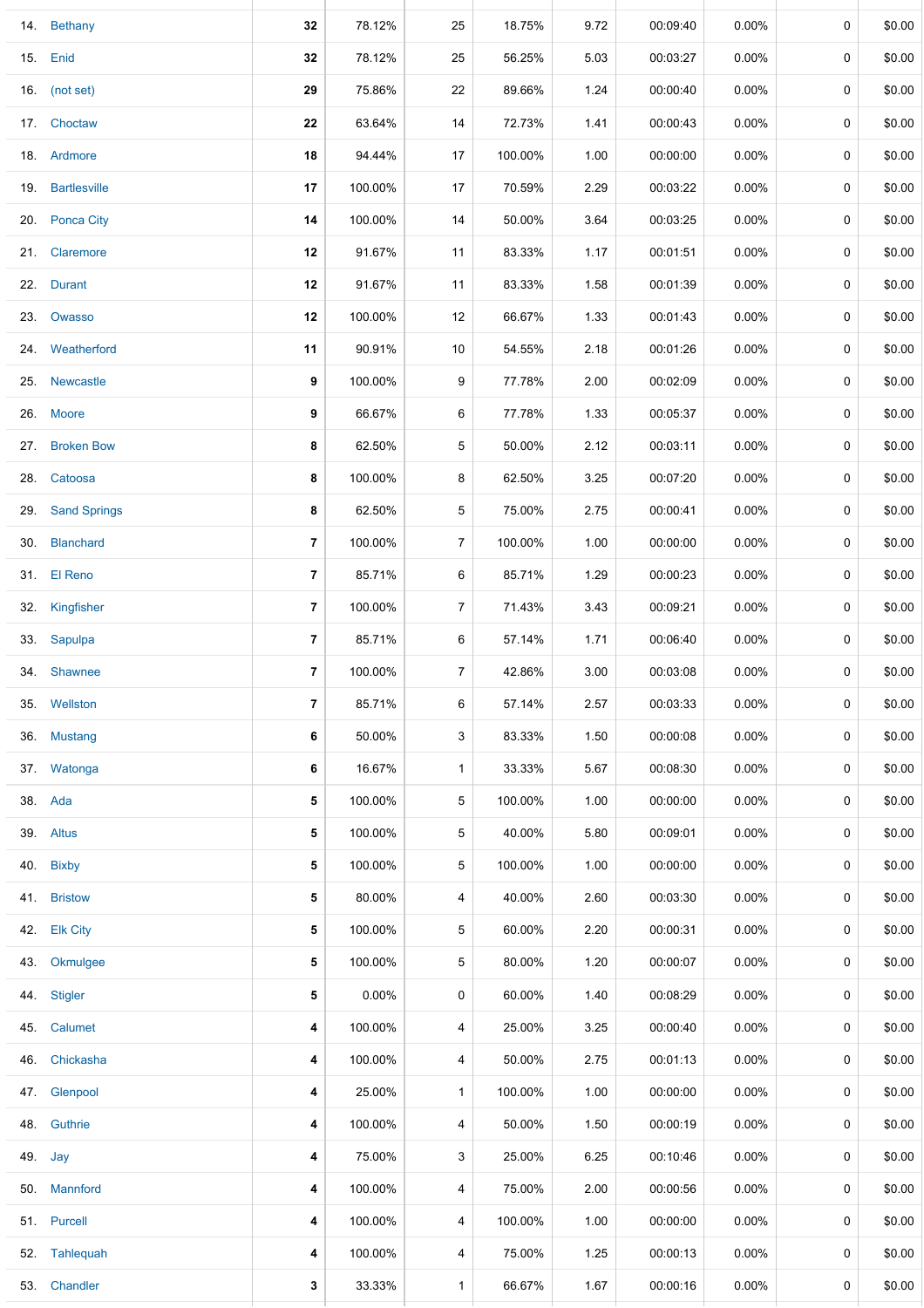|     | 54. Chouteau     | 3            | 66.67%  | 2              | 66.67%   | 3.33            | 00:01:06 | $0.00\%$ | 0           | \$0.00 |
|-----|------------------|--------------|---------|----------------|----------|-----------------|----------|----------|-------------|--------|
| 55. | Crowder          | 3            | 33.33%  | $\mathbf{1}$   | 66.67%   | 1.67            | 00:00:28 | $0.00\%$ | 0           | \$0.00 |
|     | 56. Guymon       | 3            | 100.00% | 3              | 100.00%  | 1.00            | 00:00:00 | $0.00\%$ | 0           | \$0.00 |
|     | 57. Inola        | 3            | 100.00% | 3              | 66.67%   | 2.00            | 00:02:53 | $0.00\%$ | 0           | \$0.00 |
|     | 58. Locust Grove | 3            | 100.00% | 3              | 66.67%   | 1.33            | 00:00:02 | 0.00%    | 0           | \$0.00 |
|     | 59. McLoud       | 3            | 100.00% | 3              | 100.00%  | 1.00            | 00:00:00 | $0.00\%$ | 0           | \$0.00 |
|     | 60. Miami        | 3            | 100.00% | 3              | 100.00%  | 1.00            | 00:00:00 | $0.00\%$ | 0           | \$0.00 |
|     | 61. Pauls Valley | 3            | 100.00% | 3              | 100.00%  | 1.00            | 00:00:00 | $0.00\%$ | 0           | \$0.00 |
|     | 62. Sallisaw     | 3            | 100.00% | 3              | 33.33%   | 3.33            | 00:01:01 | $0.00\%$ | 0           | \$0.00 |
|     | 63. Midwest City | 3            | 100.00% | 3              | 66.67%   | 2.00            | 00:00:48 | $0.00\%$ | 0           | \$0.00 |
|     | 64. Altus        | $\mathbf 2$  | 100.00% | $\overline{2}$ | 100.00%  | 1.00            | 00:00:00 | $0.00\%$ | 0           | \$0.00 |
|     | 65. Alva         | 2            | 50.00%  | $\mathbf{1}$   | 50.00%   | 1.50            | 00:00:06 | $0.00\%$ | $\mathbf 0$ | \$0.00 |
|     | 66. Anadarko     | $\mathbf{2}$ | 100.00% | $\overline{2}$ | 100.00%  | 1.00            | 00:00:00 | $0.00\%$ | 0           | \$0.00 |
|     | 67. Collinsville | 2            | 100.00% | 2              | 50.00%   | 2.50            | 00:00:09 | $0.00\%$ | 0           | \$0.00 |
| 68. | Commerce         | $\mathbf 2$  | 100.00% | $\overline{2}$ | 100.00%  | 1.00            | 00:00:00 | $0.00\%$ | 0           | \$0.00 |
|     | 69. Cushing      | 2            | 100.00% | $\overline{2}$ | 50.00%   | 2.00            | 00:08:09 | 0.00%    | 0           | \$0.00 |
|     | 70. Dewey        | $\mathbf 2$  | 100.00% | $\overline{2}$ | 100.00%  | 1.00            | 00:00:00 | $0.00\%$ | 0           | \$0.00 |
|     | 71. Fort Sill    | 2            | 50.00%  | $\mathbf{1}$   | 50.00%   | 2.50            | 00:00:47 | 0.00%    | 0           | \$0.00 |
|     | 72. Grove        | 2            | 50.00%  | $\mathbf{1}$   | 50.00%   | 4.00            | 00:01:33 | $0.00\%$ | 0           | \$0.00 |
|     | 73. Hammon       | 2            | 100.00% | $\overline{2}$ | 50.00%   | 2.50            | 00:01:49 | 0.00%    | 0           | \$0.00 |
|     | 74. Harrah       | 2            | 100.00% | $\overline{2}$ | 100.00%  | 1.00            | 00:00:00 | $0.00\%$ | 0           | \$0.00 |
|     | 75. Hugo         | $\mathbf{2}$ | 50.00%  | $\mathbf{1}$   | 50.00%   | 12.50           | 00:21:42 | $0.00\%$ | 0           | \$0.00 |
|     | 76. Konawa       | $\mathbf{2}$ | 100.00% | $\overline{2}$ | 100.00%  | 1.00            | 00:00:00 | $0.00\%$ | $\mathbf 0$ | \$0.00 |
|     | 77. Lindsay      | $\mathbf 2$  | 100.00% | $\overline{a}$ | 100.00%  | 1.00            | 00:00:00 | $0.00\%$ | 0           | \$0.00 |
|     | 78. Poteau       | $\mathbf{2}$ | 100.00% | $\overline{2}$ | 100.00%  | 1.00            | 00:00:00 | $0.00\%$ | $\mathbf 0$ | \$0.00 |
|     | 79. Pryor Creek  | $\mathbf{2}$ | 100.00% | $\overline{2}$ | 100.00%  | 1.00            | 00:00:00 | $0.00\%$ | 0           | \$0.00 |
|     | 80. Salina       | 2            | 100.00% | $\overline{2}$ | 50.00%   | 2.00            | 00:02:24 | $0.00\%$ | 0           | \$0.00 |
|     | 81. Seminole     | $\mathbf{2}$ | 100.00% | $\overline{2}$ | 50.00%   | 1.50            | 00:01:26 | $0.00\%$ | 0           | \$0.00 |
|     | 82. Vinita       | $\mathbf{2}$ | 100.00% | 2              | 50.00%   | 2.00            | 00:00:14 | $0.00\%$ | 0           | \$0.00 |
|     | 83. Wyandotte    | $\mathbf{2}$ | 100.00% | $\overline{2}$ | 50.00%   | 1.50            | 00:00:17 | $0.00\%$ | 0           | \$0.00 |
|     | 84. Bessie       | 1            | 100.00% | $\mathbf{1}$   | 100.00%  | 1.00            | 00:00:00 | $0.00\%$ | 0           | \$0.00 |
|     | 85. Binger       | 1            | 100.00% | $\mathbf{1}$   | 100.00%  | 1.00            | 00:00:00 | $0.00\%$ | 0           | \$0.00 |
|     | 86. Blackwell    | 1            | 100.00% | $\mathbf{1}$   | 100.00%  | 1.00            | 00:00:00 | $0.00\%$ | 0           | \$0.00 |
|     | 87. Burns Flat   | 1            | 100.00% | $\mathbf{1}$   | 100.00%  | 1.00            | 00:00:00 | $0.00\%$ | 0           | \$0.00 |
|     | 88. Calera       | 1            | 100.00% | $\mathbf{1}$   | 100.00%  | 1.00            | 00:00:00 | $0.00\%$ | 0           | \$0.00 |
|     | 89. Carnegie     | 1            | 100.00% | $\mathbf{1}$   | 100.00%  | 1.00            | 00:00:00 | $0.00\%$ | 0           | \$0.00 |
|     | 90. Clinton      | 1            | 100.00% | $\mathbf{1}$   | $0.00\%$ | 2.00            | 00:04:07 | $0.00\%$ | 0           | \$0.00 |
|     | 91. Crescent     | 1            | 100.00% | $\mathbf{1}$   | 100.00%  | 1.00            | 00:00:00 | $0.00\%$ | 0           | \$0.00 |
|     | 92. Eufaula      | 1            | 100.00% | $\mathbf{1}$   | $0.00\%$ | 2.00            | 00:02:33 | $0.00\%$ | 0           | \$0.00 |
|     | 93. Fletcher     | 1            | 100.00% | $\mathbf{1}$   | $0.00\%$ | 3.00            | 00:01:30 | $0.00\%$ | $\mathbf 0$ | \$0.00 |
| QΔ  | Hennessey        | 1            | 100 00% | $\mathbf{1}$   | 100 00%  | $1 \cap \Omega$ | no no no | በ በበ%    | U           | ደበ በበ  |